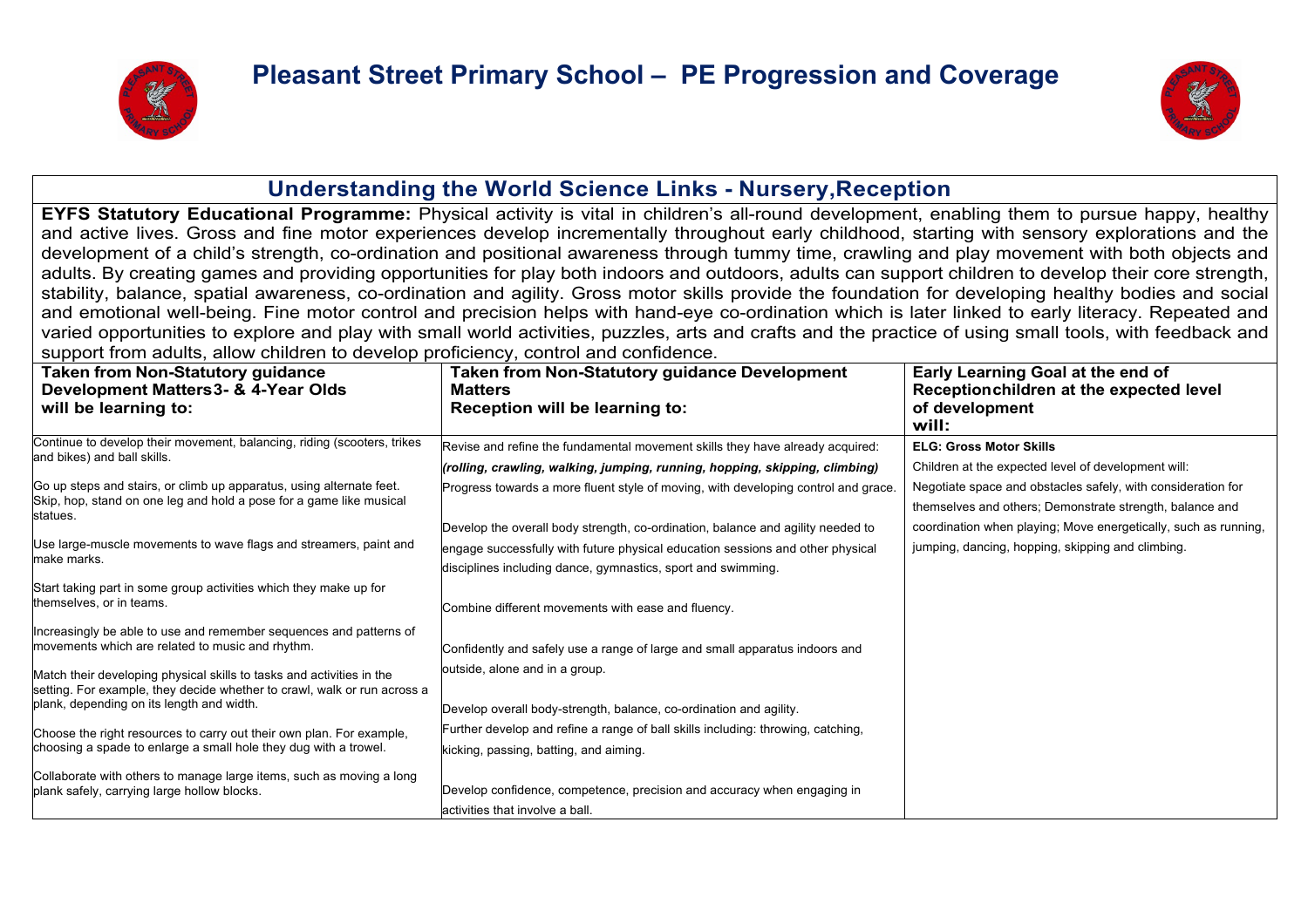



**Year 1**

#### **Prior Knowledge**

Physical Development Early Learning Goal: Children at the expected level of development will: - Negotiate space and obstacles safely, with consideration for themselves and others; - Demonstrate strength, balance and coordination when playing; - Move energetically, such as running, jumping, dancing, hopping, skipping and climbing

| <b>Invasion Sports</b>                      | <b>Dance</b>                                                                                  | <b>Gymnastics</b>                                                           | <b>Strike and Field</b>                                 | <b>Athletics</b>                                                                 | <b>Net and wall</b>                                                                                |
|---------------------------------------------|-----------------------------------------------------------------------------------------------|-----------------------------------------------------------------------------|---------------------------------------------------------|----------------------------------------------------------------------------------|----------------------------------------------------------------------------------------------------|
| Improve hand, feet and<br>eye coordination. | Perform basic body actions.<br>Use different parts of the                                     | Develop basic control and<br>coordination when travelling<br>and balancing. | Send an object with<br>confidence using bat or<br>foot. | Evaluate their<br>performance using time.                                        | Control, step and send a ball, using a racquet.<br>Enable pupils to work with a partner to improve |
| Improve core stability.                     | body singly and in<br>combination.                                                            | Develop basic jumping                                                       | Move towards a                                          | Understand quicker and<br>slower ways of travelling.                             | throwing skills.                                                                                   |
| Pass and catch a ball.                      | Show some sense of                                                                            | movements.                                                                  | travelling object, and<br>return using hand.            | Develop fundamental                                                              | Use equipment correctly and safely.                                                                |
| Bounce a ball using<br>one hand.            | dynamic, expressive and<br>rhythmic qualities in their own<br>dance.                          | Carry out basic rolls.<br>Carry and place appropriate                       | Chase, stop and collect<br>a ball.                      | movement skills such as<br>hopping and skipping.                                 | Hit a ball on both sides of their body.<br>Work in pairs, to achieve the successful                |
| Control a ball using the<br>foot.           | Choose appropriate                                                                            | apparatus safely with guidance.                                             | Apply skills to win                                     | Examine a variety of<br>throwing techniques to                                   | application of the skill of hitting a ball with a<br>racquet.                                      |
| Kick a ball at a target.                    | movements for different<br>dance ideas.                                                       | Instill the importance of a good<br>warm-up and cool down.                  | points.<br>Demonstrate basic                            | increase variety.<br>Engage in competition                                       | Dodge, using dynamic movement.                                                                     |
|                                             | Remember and repeat short<br>dance phrases and simple<br>dances.                              | Work safely and avoid<br>accidental contact.                                | throwing skills towards a<br>target.                    | and cooperation physical<br>activities in a range of<br>increasingly challenging | Throw with power and accuracy.                                                                     |
|                                             | Move with control.                                                                            | Have a basic knowledge of<br>vocabulary used within the<br>lesson.          |                                                         | situations.                                                                      |                                                                                                    |
|                                             | Vary the way they use space,                                                                  |                                                                             |                                                         |                                                                                  |                                                                                                    |
|                                             | Describe basic body actions<br>and simple expressive and<br>dynamic qualities of<br>movement. |                                                                             |                                                         |                                                                                  |                                                                                                    |
|                                             |                                                                                               |                                                                             |                                                         |                                                                                  |                                                                                                    |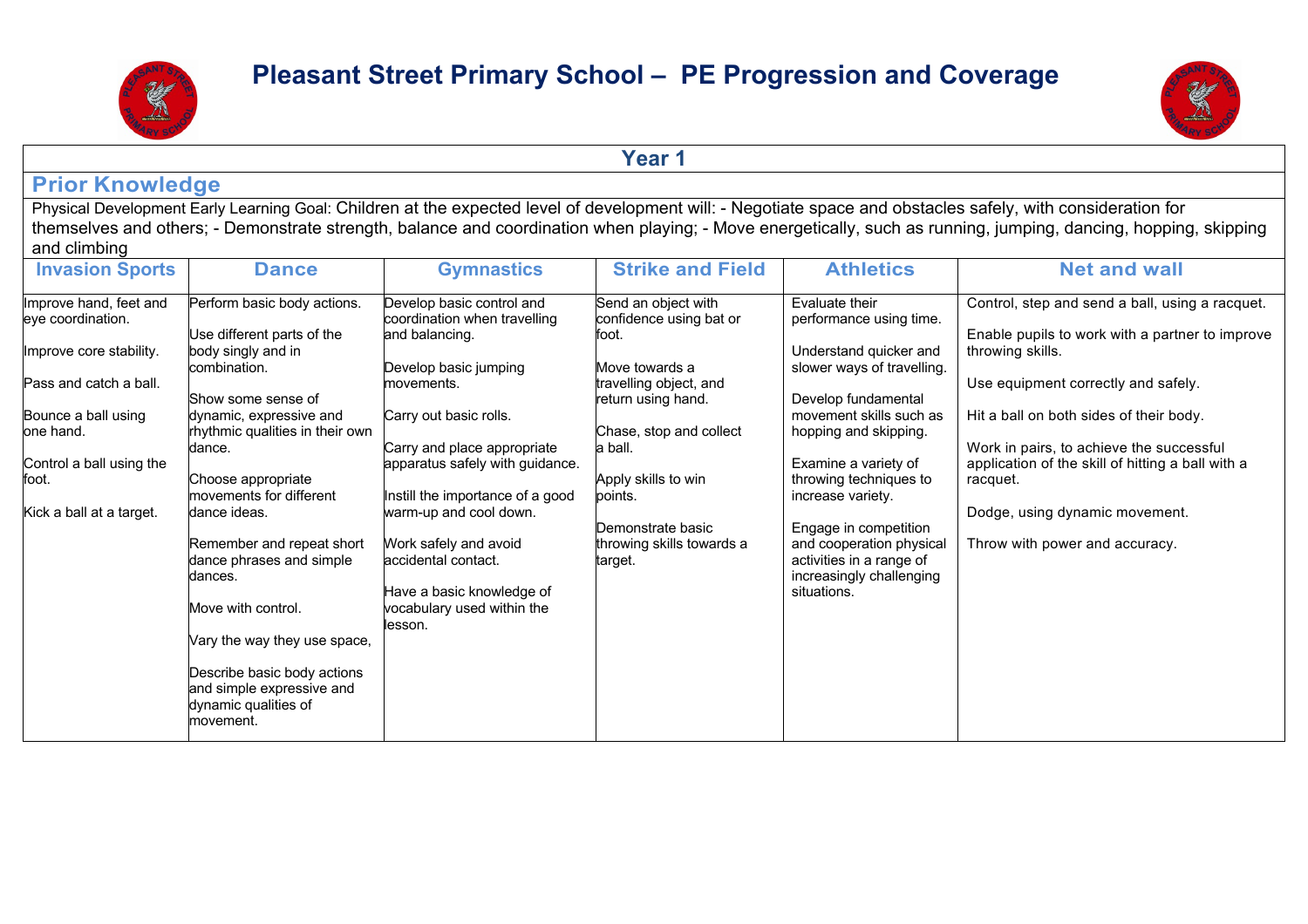



| <b>Year 2</b>                                                                                                                                                                                                                                                                                                                                                                                                                             |                                                                                                                                                                                                                                                                                                                                                                                                                                                                                                                                                                    |                                                                                                                                                                                                                                                                                                                                                                                                                                                                                                                                                                                   |                                                                                                                                                                                                                                                                                                                                |                                                                                                                                                                                                                                                                                                                                                                                                                                                                                                                                                                                                                                     |                                                                                                                                                                                                                                                                                                                                                                                                                   |  |
|-------------------------------------------------------------------------------------------------------------------------------------------------------------------------------------------------------------------------------------------------------------------------------------------------------------------------------------------------------------------------------------------------------------------------------------------|--------------------------------------------------------------------------------------------------------------------------------------------------------------------------------------------------------------------------------------------------------------------------------------------------------------------------------------------------------------------------------------------------------------------------------------------------------------------------------------------------------------------------------------------------------------------|-----------------------------------------------------------------------------------------------------------------------------------------------------------------------------------------------------------------------------------------------------------------------------------------------------------------------------------------------------------------------------------------------------------------------------------------------------------------------------------------------------------------------------------------------------------------------------------|--------------------------------------------------------------------------------------------------------------------------------------------------------------------------------------------------------------------------------------------------------------------------------------------------------------------------------|-------------------------------------------------------------------------------------------------------------------------------------------------------------------------------------------------------------------------------------------------------------------------------------------------------------------------------------------------------------------------------------------------------------------------------------------------------------------------------------------------------------------------------------------------------------------------------------------------------------------------------------|-------------------------------------------------------------------------------------------------------------------------------------------------------------------------------------------------------------------------------------------------------------------------------------------------------------------------------------------------------------------------------------------------------------------|--|
| <b>Prior Knowledge</b>                                                                                                                                                                                                                                                                                                                                                                                                                    |                                                                                                                                                                                                                                                                                                                                                                                                                                                                                                                                                                    |                                                                                                                                                                                                                                                                                                                                                                                                                                                                                                                                                                                   |                                                                                                                                                                                                                                                                                                                                |                                                                                                                                                                                                                                                                                                                                                                                                                                                                                                                                                                                                                                     |                                                                                                                                                                                                                                                                                                                                                                                                                   |  |
| (Y1):<br>Improve hand, feet and eye coordination.<br>Improve core stability.<br>Pass and catch a ball.<br>Bounce a ball using one hand.<br>Control a ball using the foot.<br>Kick a ball at a target.                                                                                                                                                                                                                                     | $(Y1)$ :<br>Perform basic body action.<br>Use different parts of the body singly and in<br>combination.<br>Show some sense of dynamic, expressive and<br>rhythmic qualities in their own dance.<br>Choose appropriate movements for different dance<br>ideas<br>Remember and repeat short dance phrases and<br>simple dances.<br>Move with control.<br>Vary the way they use space.<br>Describe basic body actions and simple expressive<br>and dynamic qualities of movement.                                                                                     | $(Y1)$ :<br>Develop basic control and coordination<br>when travelling and balancing.<br>Develop basic jumping movements.<br>Carry out basic rolls.<br>Carry and place appropriate apparatus<br>safely with guidance.<br>Instill the importance of a good warm-<br>up and cool down.<br>Work safely and avoid accidental<br>contact.<br>Have a basic knowledge of vocabulary                                                                                                                                                                                                       | $(Y1)$ :<br>Send an object with confidence using bat<br>or foot.<br>Move towards a travelling object, and<br>return using hand.<br>Chase, stop and collect ball.<br>Apply skills to win points.<br>Demonstrate basic throwing skills<br>towards a target.                                                                      | Y1):<br>Evaluate their performance using<br>time.<br>Understand quicker and slower<br>ways of travelling.<br>Develop fundamental movement<br>skills such as hopping and<br>skipping.<br>Examine a variety of throwing<br>techniques to increase variety.<br>Engage in competition and<br>cooperation physical activities in<br>a range of increasingly<br>challenging situations.                                                                                                                                                                                                                                                   | Y1):<br>Control, step and send a ball, using a<br>racquet<br>Enable pupils to work with a partner to<br>improve throwing skills<br>Use equipment correctly and safely<br>Hit a ball on both sides of their body<br>Work in pairs, to achieve the successful<br>application of the skill of hitting a ball with a<br>racquet<br>Dodge, using dynamic movement<br>Throw with power and accuracy                     |  |
| <b>Invasion Sports</b><br>and consistency.<br>Improve footwork skills.<br>Bounce a ball using one hand with<br>control and confidence.<br>Demonstrate the correct technique when Remember and repeat dance phrases.<br>throwing a ball into a basketball hoop.<br>Improve control of a ball using the feet.<br>Understand the concept of a team game<br>and its rules.<br>Start to understand how to find space<br>and support teammates. | <b>Dance</b><br>Pass and catch a ball with more accuracy Perform body actions with control and coordination.<br>Choose movements with different dynamic qualities<br>to make a dance phrase that expresses an idea,<br>mood or feeling.<br>Link actions.<br>Perform short dances, showing an understanding of<br>expressive qualities.<br>Describe how dancing affects their body.<br>Know why it is important to be active.<br>Suggest ways they could improve their work.<br>Be able to link and perform a series of movements<br>based on imaginary characters. | used within the lesson.<br><b>Gymnastics</b><br>Improve and increase repetition of rolls<br>learnt.<br>Move smoothly from a position of<br>balance/shape to a travelling<br>movement and then back to another<br>balance/shape.<br>Use different combinations of floor<br>mats and apparatus, showing control,<br>accuracy and fluency.<br>Devise, repeat and perform a short<br>sequence in which there is a clear<br>beginning, middle and end.<br>Recognise and describe how they feel<br>after exercise.<br>Recognise and avoid risks when<br>handling and placing apparatus. | <b>Strike and Field</b><br>Send an object with increased confidence<br>using bat or foot.<br>Move towards a travelling object, and return<br>with an accurate throw.<br>Chase, stop and collect ball.<br>Apply skills to win points.<br>Identify space to send ball.<br>Demonstrate basic throwing skills towards<br>a target. | <b>Athletics</b><br>Attempt a variety of throwing<br>techniques in order to improve<br>accuracy.<br>Know and understand how the<br>position of the body affects<br>throwing performance.<br>Develop fundamental<br>movement skills by becoming<br>increasingly competent and<br>confident, and access a broad<br>range of activities to improve<br>their agility, balance and<br>coordination.<br>Engage in competitive and<br>cooperative physical activities<br>in a range of increasingly<br>challenging situations.<br>Perform 1:2, 2:2, 2:1 and 1:1<br>umps.<br>Understand how different jumping<br>techniques affect distance | <b>Net and Wall</b><br>Demonstrate basic sending skills in<br>pairs.<br>Track the path of a ball over a line/net<br>and move towards it.<br>Hit a ball using hand or racquet with<br>some consistency.<br>Hit the ball on both sides of the body.<br>Use equipment correctly.<br>Be safe using racquet.<br>Control a ball on a racquet using<br>individual skills.<br>Throw and dodge, using dynamic<br>movement. |  |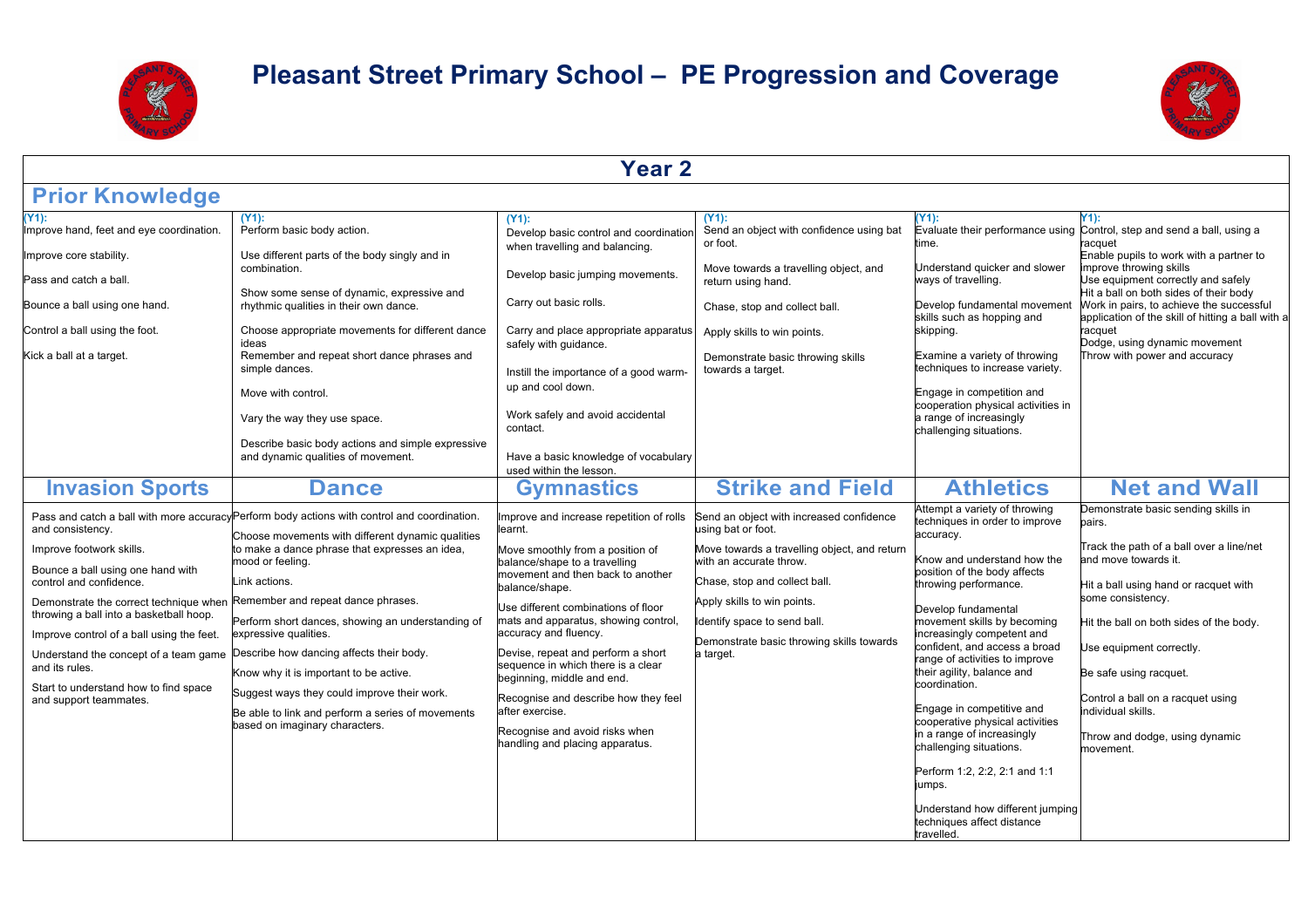



**Year 3**

| <b>Prior Knowledge</b>                                                                                                                                                                                                                                                                                                                                                                                                       |                                                                                                                                                                                                                                                                                                                                                                                                                                                                                                                                                        |                                                                                                                                                                                                                                                                                                                                                                                                                                                                                                                                |                                                                                                                                                                                                                                                                                                                |                                                                                                                                                                                                                                                                                                                                                                                                                                                                                                                                                                                                                                                         |                                                                                                                                                                                                                                                                                                                                                             |
|------------------------------------------------------------------------------------------------------------------------------------------------------------------------------------------------------------------------------------------------------------------------------------------------------------------------------------------------------------------------------------------------------------------------------|--------------------------------------------------------------------------------------------------------------------------------------------------------------------------------------------------------------------------------------------------------------------------------------------------------------------------------------------------------------------------------------------------------------------------------------------------------------------------------------------------------------------------------------------------------|--------------------------------------------------------------------------------------------------------------------------------------------------------------------------------------------------------------------------------------------------------------------------------------------------------------------------------------------------------------------------------------------------------------------------------------------------------------------------------------------------------------------------------|----------------------------------------------------------------------------------------------------------------------------------------------------------------------------------------------------------------------------------------------------------------------------------------------------------------|---------------------------------------------------------------------------------------------------------------------------------------------------------------------------------------------------------------------------------------------------------------------------------------------------------------------------------------------------------------------------------------------------------------------------------------------------------------------------------------------------------------------------------------------------------------------------------------------------------------------------------------------------------|-------------------------------------------------------------------------------------------------------------------------------------------------------------------------------------------------------------------------------------------------------------------------------------------------------------------------------------------------------------|
| (Y2):<br>Pass and catch a ball with more accuracy and<br>consistency.<br>mprove footwork skills<br>Bounce a ball using one hand with control and<br>confidence.<br>Demonstrate the correct technique when throwing a ball<br>into a basketball hoop.<br>Improve control of a ball using the feet.<br>Understand the concept of a team game and its rules.<br>Start to understand how to find space and support<br>teammates. | Y2):<br>Perform body actions with control and coordination.<br>Choose movements with different dynamic qualities to<br>make a dance phrase that expresses an idea, mood or<br>feeling.<br>ink actions.<br>Remember and repeat dance phrases.<br>Perform short dances, showing an understanding of<br>expressive qualities.<br>Describe how dancing affects their body.<br>Know why it is important to be active.<br>Suggest ways they could improve their work.<br>Be able to link and perform a series of movements based<br>on imaginary characters. | Y2):<br>mprove and increase repetition of rolls learnt.<br>Move smoothly from a position of balance/shape<br>to a travelling movement and then back to<br>another balance/shape.<br>Use different combinations of floor mats and<br>apparatus, showing control, accuracy and<br>luency.<br>Devise, repeat and perform a short sequence in<br>which there is a clear beginning, middle and end.<br>Recognise and describe how they feel after<br>exercise.<br>Recognise and avoid risks when handling and<br>placing apparatus. | (Y2):<br>Send an object with increased confidence using<br>bat or foot.<br>Move towards a travelling object, and return with<br>an accurate throw.<br>Chase, stop and collect a ball.<br>Apply skills to win points.<br>Identify space to send ball.<br>Demonstrate basic throwing skills towards a<br>target. | Y2):<br>Attempt a variety of throwing techniques Demonstrate basic sending skills in<br>n order to improve accuracy.<br>Know and understand how the position<br>of the body affects throwing<br>performance.<br>Develop fundamental movement skills<br>by becoming increasingly competent and<br>confident, and access a broad range of<br>activities to improve their agility, balance<br>and coordination.<br>Engage in competitive and cooperative<br>physical activities in a range of<br>increasingly challenging situations.<br>Perform 1:2, 2:2, 2:1 and 1:1 jumps.<br>Understand how different jumping<br>techniques affect distance travelled. | Y2):<br>pairs.<br>Track the path of a ball over a line/net<br>and move towards it.<br>Hit a ball using hand or racquet with<br>some consistency.<br>Hit the ball on both sides of the body.<br>Use equipment correctly.<br>Be safe using racquet.<br>Control a ball on a racquet using<br>individual skills.<br>Throw and dodge, using dynamic<br>movement. |
| <b>Invasion Sports</b>                                                                                                                                                                                                                                                                                                                                                                                                       | <b>Dance</b>                                                                                                                                                                                                                                                                                                                                                                                                                                                                                                                                           | <b>Gymnastics</b>                                                                                                                                                                                                                                                                                                                                                                                                                                                                                                              | <b>Strike and Field</b>                                                                                                                                                                                                                                                                                        | <b>Athletics</b>                                                                                                                                                                                                                                                                                                                                                                                                                                                                                                                                                                                                                                        | <b>Net and Wall</b>                                                                                                                                                                                                                                                                                                                                         |
| Develop dribbling and shooting skills<br>using different body parts and<br>equipment.                                                                                                                                                                                                                                                                                                                                        | Improvise freely, translating ideas<br>from a stimulus into movement.<br>Create dance phases that                                                                                                                                                                                                                                                                                                                                                                                                                                                      | Work with a partner to perform<br>different balance actions.<br>Continually improve the various                                                                                                                                                                                                                                                                                                                                                                                                                                | Catch and pass in pairs.<br>Use a variety of throwing<br>techniques.                                                                                                                                                                                                                                           | Run at fast, medium and<br>slow speeds, changing<br>speed and direction.                                                                                                                                                                                                                                                                                                                                                                                                                                                                                                                                                                                | Improve forehand and<br>backhand shots<br>Perform an under arm                                                                                                                                                                                                                                                                                              |
| Improve individual basketball<br>bouncing skills using alternate hands.                                                                                                                                                                                                                                                                                                                                                      | communicate ideas.<br>Share and create dance phases with                                                                                                                                                                                                                                                                                                                                                                                                                                                                                               | learnt rolls to perfect skills.<br>Explore combinations of                                                                                                                                                                                                                                                                                                                                                                                                                                                                     | Strike a ball using a variety of<br>different equipment.                                                                                                                                                                                                                                                       | Run, jump and throw using<br>a variety of techniques.                                                                                                                                                                                                                                                                                                                                                                                                                                                                                                                                                                                                   | serve<br>Work with partner to<br>perform a continuous                                                                                                                                                                                                                                                                                                       |
| Demonstrate correct shooting<br>technique into a basketball net.                                                                                                                                                                                                                                                                                                                                                             | a partner and in a small group.<br>Repeat, remember and perform<br>these phases in a dance.                                                                                                                                                                                                                                                                                                                                                                                                                                                            | floormats and apparatus, and<br>find different ways of using a<br>shape, balance or travel.                                                                                                                                                                                                                                                                                                                                                                                                                                    | Track a moving target, retrieve<br>and return.                                                                                                                                                                                                                                                                 | Know and understand how<br>altering the movement of<br>any part of the body during                                                                                                                                                                                                                                                                                                                                                                                                                                                                                                                                                                      | rally<br>Keep control of a ball                                                                                                                                                                                                                                                                                                                             |
| Improve control of a ball using the<br>feet.                                                                                                                                                                                                                                                                                                                                                                                 | Use dynamic, rhythmic and<br>expressive qualities clearly, with<br>control.                                                                                                                                                                                                                                                                                                                                                                                                                                                                            | Be aware of the importance of<br>warming up.                                                                                                                                                                                                                                                                                                                                                                                                                                                                                   | Comprehend the rules of the<br>aames.                                                                                                                                                                                                                                                                          | performance affects end<br>results.                                                                                                                                                                                                                                                                                                                                                                                                                                                                                                                                                                                                                     | Use the racquet in a<br>safe and correct way<br>Perform a volley and                                                                                                                                                                                                                                                                                        |
| Encourage teamwork and understand<br>their role within a game.                                                                                                                                                                                                                                                                                                                                                               | Understand the importance of<br>warming up and cooling down.                                                                                                                                                                                                                                                                                                                                                                                                                                                                                           | Devise and perform a gymnastic<br>sequence, showing a clear                                                                                                                                                                                                                                                                                                                                                                                                                                                                    | Jse equipment correctly and<br>safely.                                                                                                                                                                                                                                                                         | Learn to use skills in<br>different ways and link<br>them to make action.                                                                                                                                                                                                                                                                                                                                                                                                                                                                                                                                                                               | dig in volleyball<br>Play a simplified game                                                                                                                                                                                                                                                                                                                 |
| Apply skills to different games.<br>Highlight safe practice.                                                                                                                                                                                                                                                                                                                                                                 | Recognise and talk about the<br>movements used and the expressive                                                                                                                                                                                                                                                                                                                                                                                                                                                                                      | beginning, middle and end.                                                                                                                                                                                                                                                                                                                                                                                                                                                                                                     |                                                                                                                                                                                                                                                                                                                | Develop an understanding<br>of how to improve in                                                                                                                                                                                                                                                                                                                                                                                                                                                                                                                                                                                                        | of volleyball                                                                                                                                                                                                                                                                                                                                               |
| Be aware of different warming-up and Suggest improvements to their own<br>cooling down activities.                                                                                                                                                                                                                                                                                                                           | qualities of dance.<br>and other people's dances.                                                                                                                                                                                                                                                                                                                                                                                                                                                                                                      | Recognise and avoid risks when<br>handling and placing apparatus.<br>Have awareness of the space<br>around them.                                                                                                                                                                                                                                                                                                                                                                                                               |                                                                                                                                                                                                                                                                                                                | different physical activities.<br>Make students aware of<br>different warming-up and<br>cooling down activities.                                                                                                                                                                                                                                                                                                                                                                                                                                                                                                                                        |                                                                                                                                                                                                                                                                                                                                                             |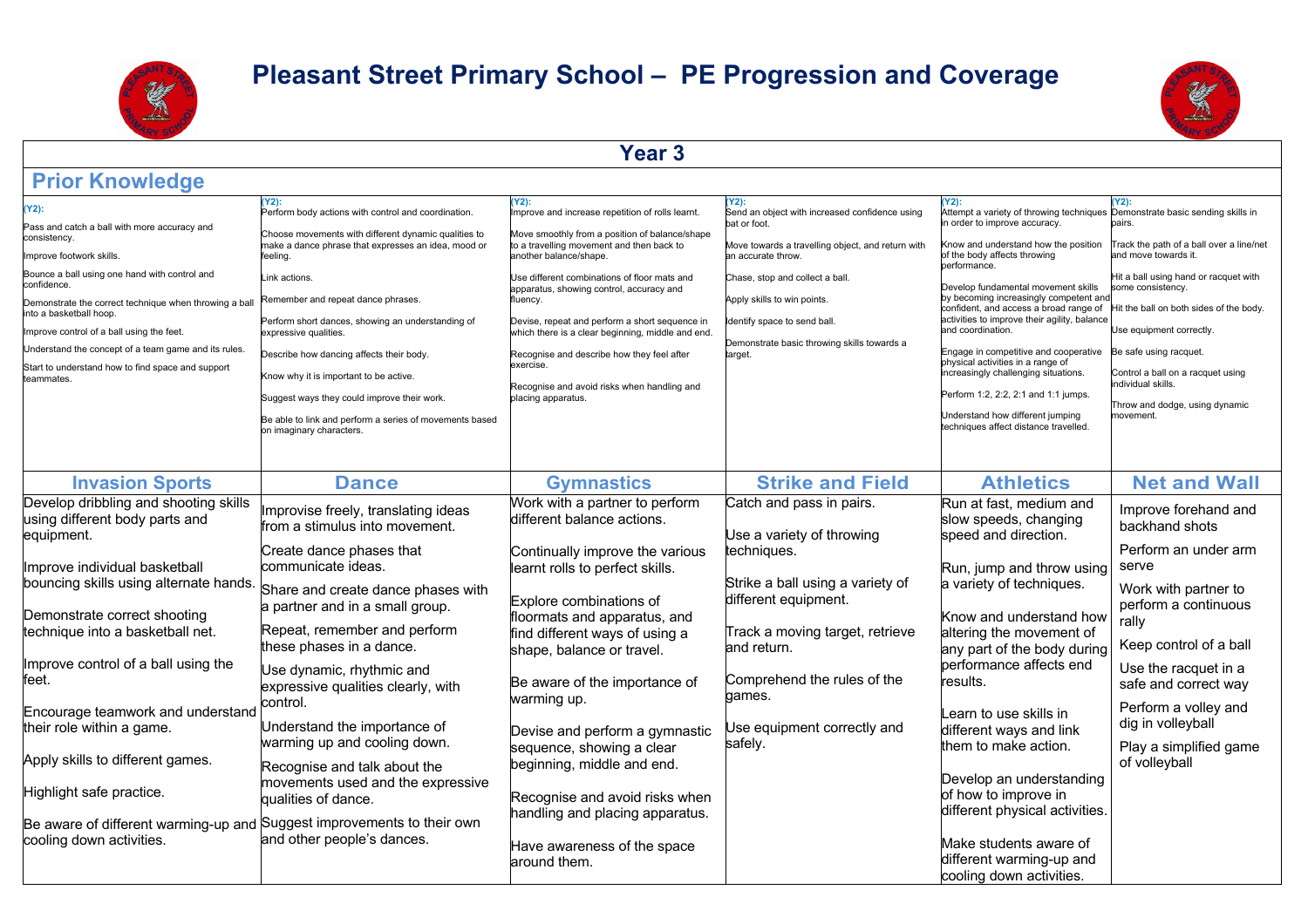



**Year 4**

| mprovise freely, translating ideas from a stimulus into<br>novement.<br>Create dance phases that communicate ideas.<br>Share and create dance phases with a partner and in a<br>small group.<br>Repeat, remember and perform these phases in a<br>dance.<br>Jse dynamic, rhythmic and expressive qualities clearly,<br>ith control.<br>Inderstand the importance of warming up and cooling<br>Recognise and talk about the movements used and the<br>xpressive qualities of dance.<br>Make students aware of different warming-up and cooling Suggest improvements to their own and other people's<br>dances. | Y3):<br>Nork with a partner to perform different balance<br>actions.<br>Continually improve the various learnt rolls to<br>perfect skills.<br>Explore combinations of floormats and apparatus,<br>Be aware of the importance of warming up.<br>Devise and perform a gymnastic sequence,<br>showing a clear beginning, middle and end.<br>Recognise and avoid risks when handling and<br>placing apparatus.<br>Have awareness of the space around them. | Y3):<br>rack a moving target, retrieve and return.<br>Use equipment correctly and safely.                                                                                                                                                                                                                                                                                                                                                                                                                                           | Y3):<br>Run at fast, medium and slow speeds,<br>changing speed and direction.<br>Run, jump and throw using a variety of<br>techniques.<br>Know and understand how altering the<br>performance affects end results.<br>ink them to make action.<br>Develop an understanding of how to<br>mprove in different physical activities.<br>Make students aware of different<br>warming-up and cooling down activities.                                                                                       | (Y3):<br>mprove forehand and backhand shots.<br>Perform an under arm serve.<br>Work with partner to perform a<br>continuous rally.<br>Use the racquet in a safe and correct<br>Perform a volley and dig in volleyball.<br>Play a simplified game of volleyball. |
|---------------------------------------------------------------------------------------------------------------------------------------------------------------------------------------------------------------------------------------------------------------------------------------------------------------------------------------------------------------------------------------------------------------------------------------------------------------------------------------------------------------------------------------------------------------------------------------------------------------|--------------------------------------------------------------------------------------------------------------------------------------------------------------------------------------------------------------------------------------------------------------------------------------------------------------------------------------------------------------------------------------------------------------------------------------------------------|-------------------------------------------------------------------------------------------------------------------------------------------------------------------------------------------------------------------------------------------------------------------------------------------------------------------------------------------------------------------------------------------------------------------------------------------------------------------------------------------------------------------------------------|-------------------------------------------------------------------------------------------------------------------------------------------------------------------------------------------------------------------------------------------------------------------------------------------------------------------------------------------------------------------------------------------------------------------------------------------------------------------------------------------------------|-----------------------------------------------------------------------------------------------------------------------------------------------------------------------------------------------------------------------------------------------------------------|
|                                                                                                                                                                                                                                                                                                                                                                                                                                                                                                                                                                                                               |                                                                                                                                                                                                                                                                                                                                                                                                                                                        |                                                                                                                                                                                                                                                                                                                                                                                                                                                                                                                                     |                                                                                                                                                                                                                                                                                                                                                                                                                                                                                                       | <b>Net and Wall</b>                                                                                                                                                                                                                                             |
| Respond imaginatively to a range of<br>stimuli related to character and narrative.<br>Use simple motifs and movement                                                                                                                                                                                                                                                                                                                                                                                                                                                                                          |                                                                                                                                                                                                                                                                                                                                                                                                                                                        |                                                                                                                                                                                                                                                                                                                                                                                                                                                                                                                                     | Link running and jumping<br>activities with some<br>fluency, control and<br>consistency.                                                                                                                                                                                                                                                                                                                                                                                                              | Serve and return a ball<br>consistently over a net,<br>using forehand and<br>backhand.                                                                                                                                                                          |
| patterns to structure dance phases on<br>their own, with a partner and in a group.<br>Refine, repeat and remember dance<br>phases and dances.<br>Perform dances clearly and fluently.<br>Show sensitivity to the dance idea and<br>the accompaniment.<br>Show a clear understanding of how to<br>warm up and cool down safely.<br>Describe, interpret and evaluate<br>dances. Using appropriate vocabulary.                                                                                                                                                                                                   | learnt.                                                                                                                                                                                                                                                                                                                                                                                                                                                |                                                                                                                                                                                                                                                                                                                                                                                                                                                                                                                                     | Make up and repeat a<br>short sequence of linked<br>jumps.<br>Take part in a relay<br>activity, remembering<br>when to run and what to<br>do.<br>Throw a variety of objects.<br>changing their action for<br>accuracy and distance.<br>Recognise when their<br>heart rate, temperature<br>and breathing rate has<br>changed.<br>Relate warm-up and cool-                                                                                                                                              | Control the ball using<br>racquet skills.<br>Use the racquet in a safe<br>and correct way.<br>Serve, volley, and dig a<br>ball in volleyball.<br>Play a simplified game<br>of volleyball, before<br>increasing difficulty.                                      |
|                                                                                                                                                                                                                                                                                                                                                                                                                                                                                                                                                                                                               | <b>Dance</b>                                                                                                                                                                                                                                                                                                                                                                                                                                           | and find different ways of using a shape, balance<br>or travel.<br><b>Gymnastics</b><br>Perform a range of balance<br>agilities with a partner that has<br>consistency, stability and clarity.<br>Combine actions to make<br>sequences with changes of<br>speed, level, direction and clarity<br>of shape.<br>Revisit and improve skills already<br>Recognise and avoid risks when<br>handling and placing apparatus.<br>Instill a sense of spatial<br>awareness when performing<br>activities.<br>Improve strength and suppleness. | Catch and pass in pairs.<br>Use a variety of throwing techniques.<br>Strike a ball using a variety of different<br>equipment.<br>Comprehend the rules of the games.<br><b>Strike and Field</b><br>Catch and pass in a group.<br>Use a variety of throwing<br>techniques, with both hands.<br>Strike a ball whilst in the correct<br>body position.<br>Increase knowledge of the game,<br>and rules.<br>Work successfully within a team,<br>and carry out different roles.<br>Reinforce safety points. | movement of any part of the body during Keep control of a ball.<br>Learn to use skills in different ways and way.<br><b>Athletics</b><br>down towards the focused<br>activity.                                                                                  |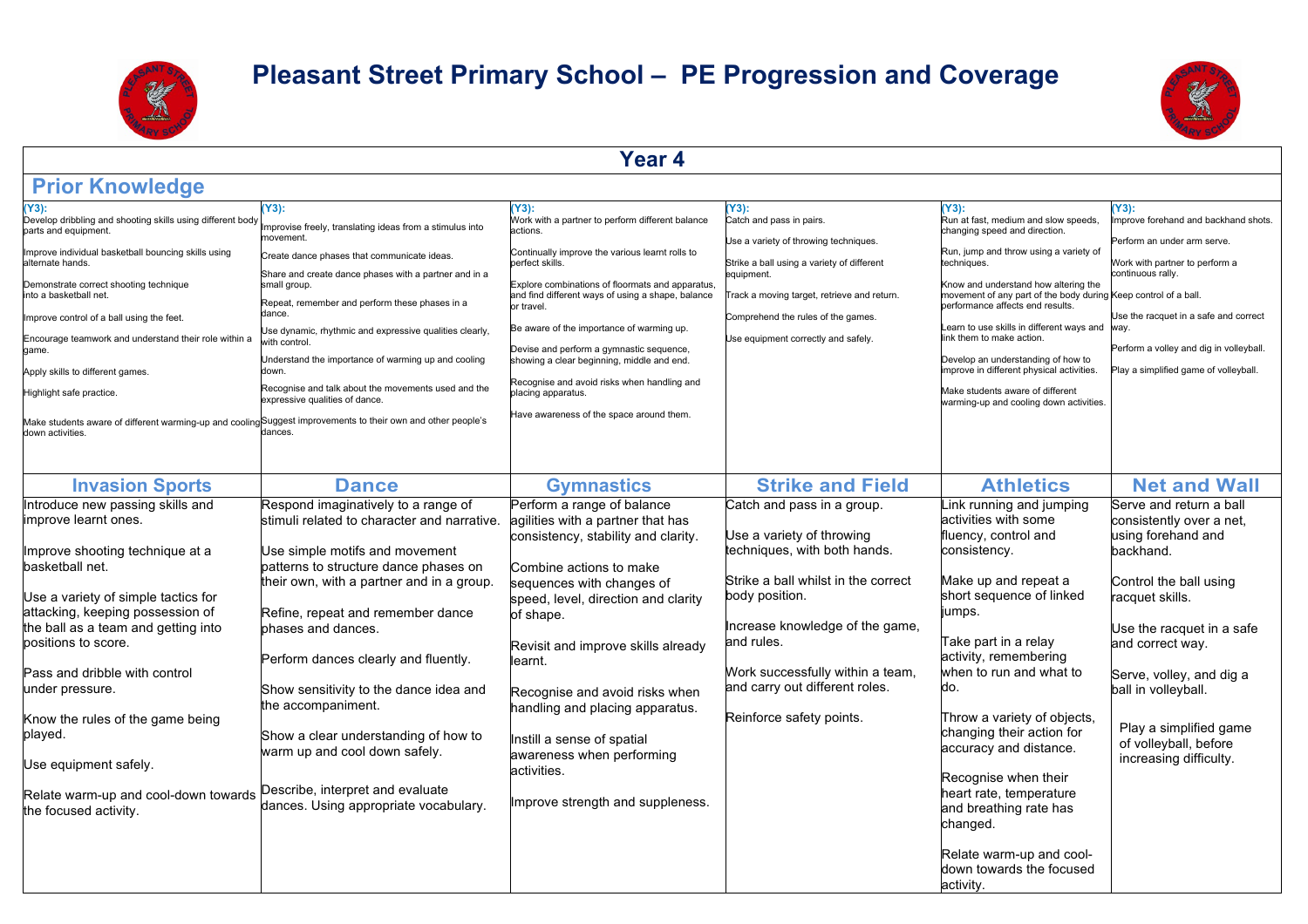



#### **Year 5**

| <b>Prior Knowledge</b>                                                                                                             |                                                                                                                      |                                                                                                     |                                                                                    |                                                                                                                                    |                                                                                              |
|------------------------------------------------------------------------------------------------------------------------------------|----------------------------------------------------------------------------------------------------------------------|-----------------------------------------------------------------------------------------------------|------------------------------------------------------------------------------------|------------------------------------------------------------------------------------------------------------------------------------|----------------------------------------------------------------------------------------------|
| $(Y4)$ :<br>Introduce new passing skills and improve learnt<br>ones.                                                               | $(Y4)$ :<br>Respond imaginatively to a range of stimuli related to<br>character and narrative.                       | (Y4):<br>Perform a range of balance agilities with a<br>partner that has consistency, stability and | $Y4$ :<br>Catch and pass in a group.<br>Use a variety of throwing techniques, with | $Y4$ :<br>Link running and jumping activities with some<br>fluency, control and consistency.                                       | Y4):<br>Serve and return a ball consistently over a<br>net, using forehand and backhand.     |
| Improve shooting technique at a basketball<br>net.                                                                                 | Use simple motifs and movement patterns to<br>structure dance phases on their own, with a partner<br>and in a group. | clarity.<br>Combine actions to make sequences with<br>changes of speed, level, direction and        | both hands.<br>Strike a ball whilst in the correct body                            | Make up and repeat a short sequence of linked<br>iumps.                                                                            | Control the ball using racquet skills.<br>Use the racquet in a safe and correct way.         |
| Use a variety of simple tactics for attacking,<br>keeping possession of the ball as a team<br>and getting into positions to score. | Refine, repeat and remember dance phases and<br>dances.                                                              | clarity of shape.<br>Revisit and improve skills already learnt.                                     | position.<br>Increase knowledge of the game, and<br>rules.                         | Take part in a relay activity, remembering when to<br>run and what to do.<br>Throw a variety of objects, changing their action for | Serve, volley, and dig a ball in volleyball.<br>Play a simplified game of volleyball, before |
| Pass and dribble with control under<br>pressure.                                                                                   | Perform dances clearly and fluently.<br>Show sensitivity to the dance idea and the                                   | Recognise and avoid risks when handling<br>and placing apparatus.                                   | Work successfully within a team, and carry<br>out different roles.                 | accuracy and distance.<br>Recognise when their heart rate, temperature and                                                         | ncreasing difficulty.                                                                        |
| Know the rules of the game being played.                                                                                           | accompaniment.                                                                                                       | nstill a sense of spatial awareness when<br>performing activities.                                  | Reinforce safety points.                                                           | breathing rate has changed.                                                                                                        |                                                                                              |
| Use equipment safely.                                                                                                              | Show a clear understanding of how to warm up and<br>cool down safely.                                                | mprove strength and suppleness.                                                                     |                                                                                    | Relate warm-up and cool-down towards the focused<br>activity.                                                                      |                                                                                              |
| Relate warm-up and cool-down towards the focused<br>activity.                                                                      | Describe, interpret and evaluate dances using<br>appropriate vocabulary.                                             |                                                                                                     |                                                                                    |                                                                                                                                    |                                                                                              |
| <b>Invasion Sports</b>                                                                                                             | <b>Dance</b>                                                                                                         | <b>Gymnastics</b>                                                                                   | <b>Strike and Field</b>                                                            | <b>Athletics</b>                                                                                                                   | <b>Net and Wall</b>                                                                          |
| Improve different passing<br>techniques.                                                                                           | Compose motifs and plan dances<br>creatively and collaboratively in<br>groups.                                       | Carry out more complex<br>sequences with more<br>difficult actions.                                 | Strike a ball consistently, and<br>with control.                                   | Understand and demonstrate the<br>difference between sprinting and<br>running for sustained periods.                               | Perform all volleyball<br>shots with control and<br>accuracy.                                |
| Using footwork to catch and pass<br>the ball.                                                                                      | Adapt and refine the way they                                                                                        | Perform combinations of                                                                             | Improve catching and<br>throwing skills.                                           | Know and demonstrate a range                                                                                                       | Identify the best way to                                                                     |
| Find and move into space away<br>from defenders.                                                                                   | use weight, space and rhythm in<br>their dances to express                                                           | actions and agilities that<br>show clear differences                                                | Use a range of fielding skills.                                                    | of throwing techniques.                                                                                                            | serve in volleyball.<br>Have continuity in a                                                 |
| Throw a ball into a hoop using the                                                                                                 | themselves in the style of dance<br>they use.                                                                        | between levels, speeds and<br>direction.                                                            | Develop their own skills, to<br>improve their game.                                | Throw with some accuracy and<br>power into a target area.                                                                          | game, whilst improving<br>skill levels, and working                                          |
| correct technique.                                                                                                                 | Perform different styles of dance<br>clearly and fluently.                                                           | Allow pupils to self-teach<br>and improve their verbal                                              | Play safely.                                                                       | Perform a range of jumps,<br>showing consistent technique                                                                          | within a team.                                                                               |
| Gradually introduce the various<br>rules surrounding netball.                                                                      | Organise their own warm up and                                                                                       | communication.                                                                                      | Understand all rules of a<br>game being played.                                    | and sometimes using a short run<br>up.                                                                                             | Serve and return a<br>badminton shuttlecock.                                                 |
| Have knowledge and experience of cool down exercises.<br>different roles and positions within<br>the game.                         | Show an understanding of safe                                                                                        | Know why strength and<br>suppleness are important in<br>gymnastics.                                 |                                                                                    | Play different roles in small<br>groups.                                                                                           | Play a game with a<br>partner.                                                               |
| Understand the importance of                                                                                                       | exercising.                                                                                                          | Have responsibility for their                                                                       |                                                                                    | Relate different types of activity                                                                                                 | Have an understanding of                                                                     |
| warm-up and cool down.                                                                                                             | Recognise and comment on<br>dances, showing an                                                                       | own safety.                                                                                         |                                                                                    | to different heart rates and body<br>temperatures, and use some of                                                                 | the rules.                                                                                   |
|                                                                                                                                    | understanding of style.                                                                                              | Learn how to evaluate their<br>own and others                                                       |                                                                                    | these activities when warming<br>up.                                                                                               | Warm up the appropriate<br>body parts.                                                       |
|                                                                                                                                    | Suggest ways to improve their<br>own and other people's work.                                                        | performance.                                                                                        |                                                                                    | Compare and contrast performance<br>using appropriate language                                                                     |                                                                                              |